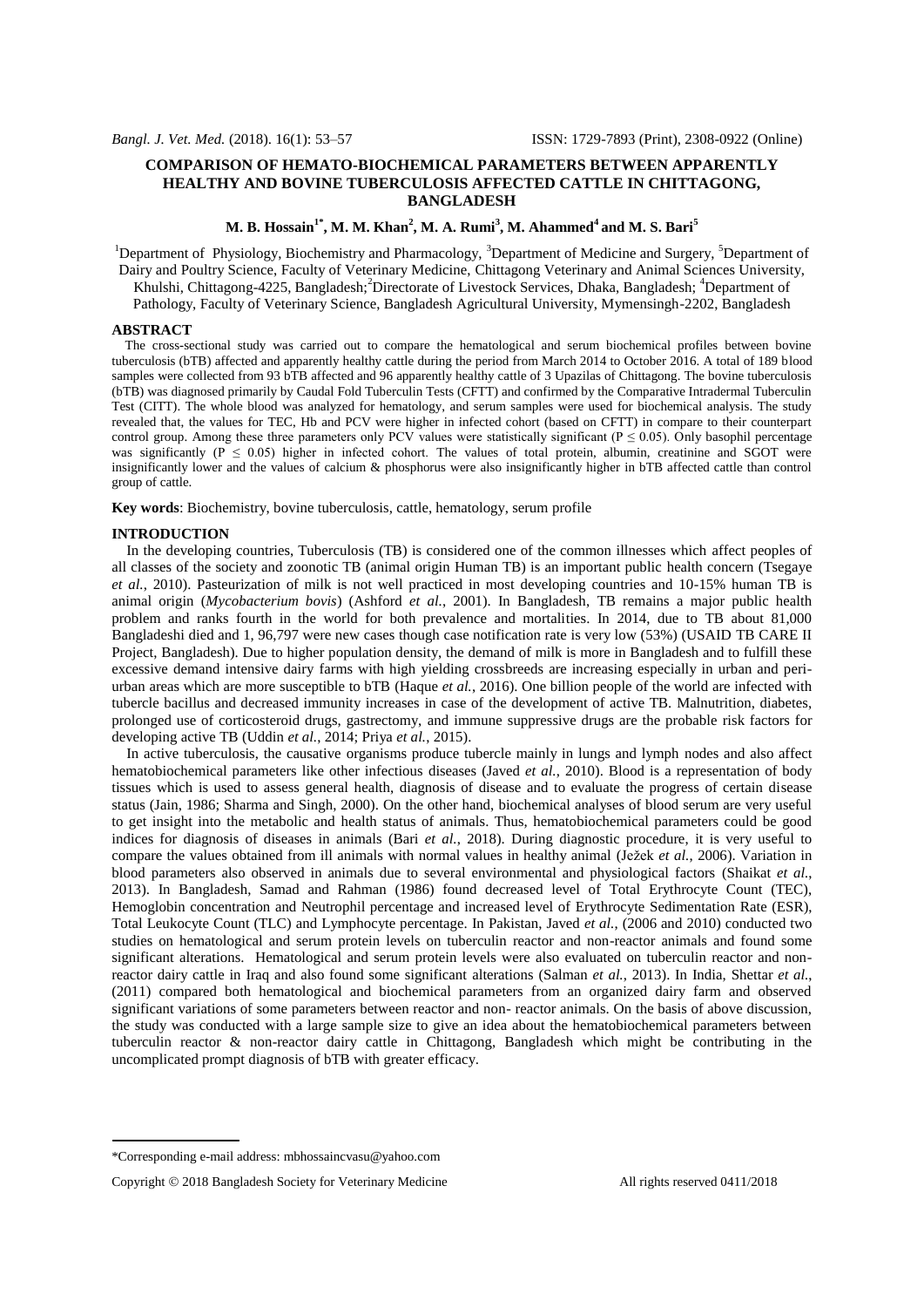### *Hossain and others*

## **MATERIALS AND METHODS**

#### **Study design**

The study was conducted in 3 selected Upazila namely Double Mooring, Patiya and Raozan of Chittagong district of Bangladesh. The Upazila were selected purposively based on the fact that dairy farming is concentrated in these areas. The cross sectional study was carried out during the period from March 2014 to October 2016. All the dairy cattle of the selected Upazila (Double Mooring, Patiya and Raozan) of Chittagong district were the study population. The selected 37 farms from three studied areas, CFTT was done on 846 animals and 119 animals of 27 farms shown positive results. To compare the values of different hematological parameters between CFTT positive and negative reactors, total 119 animals were targeted to collect blood. Due to farmer's non-cooperation, 93 whole blood samples were collected from CFTT positive animals. Almost equal numbers of blood samples from respected farms were collected as control groups. The more definite follow-up test CITT was done on CFTT positive animals and 49 cattle were found CITT positive reactors. Within these 49 cattle, 44 analyzed results were found. These CITT positive 44 analyzed values were compared with CFTT negative 96 analyzed values. More definite follow-up test, CITT was done only on primary screening CFTT responders. According to OIE recommended cut-off value (4mm and above) the no. of CITT positive animals & farms were 49 and 13 respectively. Within these 49 CITT positive animals, 45 good quality serum samples were got for biochemical analysis. To compare the effect of *M. bovis* infection on different biochemical parameters, 55 CITT negative cattle from respective farms were selected and these samples were used as controls. Different biochemical parameters Total Protein (TP), Calcium, Phosphorus, Creatinine & SGOT were analyzed by automatic biochemical analyzer (Humalyzer-3000, USA) and compared with the values between CITT positive and negative reactors.

### **Statistical analysis**

All of the field and laboratory data were imported to the Microsoft Office Excel-2007 and then transferred to the software STATA/IC-13 for statistical analysis. Descriptive statistics were done followed by T-test by using STATA-13 statistical software to determine the associations between the risk factors and to view as significant at a P value of  $< 0.05$ .

#### **RESULTS**

Within 846 CFTT performed animals, 116 animals showed CFTT positive. Ninety-three (93) blood samples were collected from CFTT positive animals and remaining were missed due to farmers' non-cooperation, selling of the animals, death of the animals etc. Almost equal numbers of blood samples from CFTT negative/ control animals were collected from respected farms. We did complete blood test (TEC, TLC, PCV, ESR, Hb estimation, DLC – Lymphocyte, Neutrophil, Eosinophil, Basophil & Monocyte percentage) to determine the variations influenced by the *Mycobacterium bovis* infection.

| Variable              | Category          | $Mean \pm SEM$   | 95% CI        | P-value |
|-----------------------|-------------------|------------------|---------------|---------|
| TEC $(10^6/\mu l)$    | Positive $(n=93)$ | $03.74 \pm 0.11$ | 03.53-03.95   | 0.60    |
|                       | Negative $(n=96)$ | $03.65 \pm 0.13$ | 03.40-03.90   |         |
| TLC $(10^3/\mu l)$    | Positive $(n=93)$ | $06.78 \pm 0.23$ | 06.31-07.24   | 0.78    |
|                       | Negative $(n=96)$ | $06.69 \pm 0.20$ | 06.29-07.09   |         |
| $PCV$ $(\% )$         | Positive $(n=93)$ | $29.45 \pm 0.41$ | 28.64-30.27   | 0.01    |
|                       | Negative $(n=96)$ | $28.00 \pm 0.40$ | 27.20-28.80   |         |
| ESR (mm in $1st$ hr.) | Positive $(n=93)$ | $0.68 \pm 0.06$  | $0.56 - 0.80$ | 0.67    |
|                       | Negative $(n=96)$ | $0.65 \pm 0.06$  | $0.52 - 0.77$ |         |
| Hb(g/dl)              | Positive $(n=93)$ | $08.92 \pm 0.11$ | 08.70-09.14   | 0.72    |
|                       | Negative $(n=96)$ | $08.87 \pm 0.11$ | 08.66-09.08   |         |
| Lymphocyte $(\%)$     | Positive $(n=93)$ | $57.11 \pm 0.95$ | 55.23-58.99   | 0.21    |
|                       | Negative $(n=94)$ | $58.79 \pm 0.95$ | 56.90-60.68   |         |
| Neutrophil (%)        | Positive $(n=93)$ | $33.73 \pm 0.90$ | 31.94-35.52   | 0.31    |
|                       | Negative $(n=94)$ | $32.43 \pm 0.91$ | 30.62-34.23   |         |
| Eosinophil $(\%)$     | Positive $(n=93)$ | $04.74 \pm 0.27$ | 04.21-05.28   | 0.52    |
|                       | Negative $(n=94)$ | $04.52 \pm 0.21$ | 04.11-04.93   |         |
| Basophil (%)          | Positive $(n=93)$ | $0.30 \pm 0.05$  | $0.20 - 0.40$ | 0.04    |
|                       | Negative $(n=94)$ | $0.17 \pm 0.04$  | $0.09 - 0.25$ |         |
| Monocyte $(\%)$       | Positive $(n=93)$ | $04.26 \pm 0.22$ | 03.82-04.69   | 0.90    |
|                       | Negative $(n=94)$ | $04.30 \pm 0.24$ | 03.82-04.77   |         |

Table 1. Comparison of hematological parameters between tuberculin reactor and non-reactor cattle with *Mycobacterium bovis* infection (performed only by CFTT)

Table 1 shows the values for TEC, Hb and PCV were higher in infected group in compare to their counterpart control group. Among these three parameters, only PCV values were statistically significant ( $\hat{P}$  < 0.05) and other two indices (Hb & TEC) were statistically insignificant. The Leukocyte concentrations per cubic millimeter of blood were determined for both infected and control group. For this parameter, we did not find any significant variations between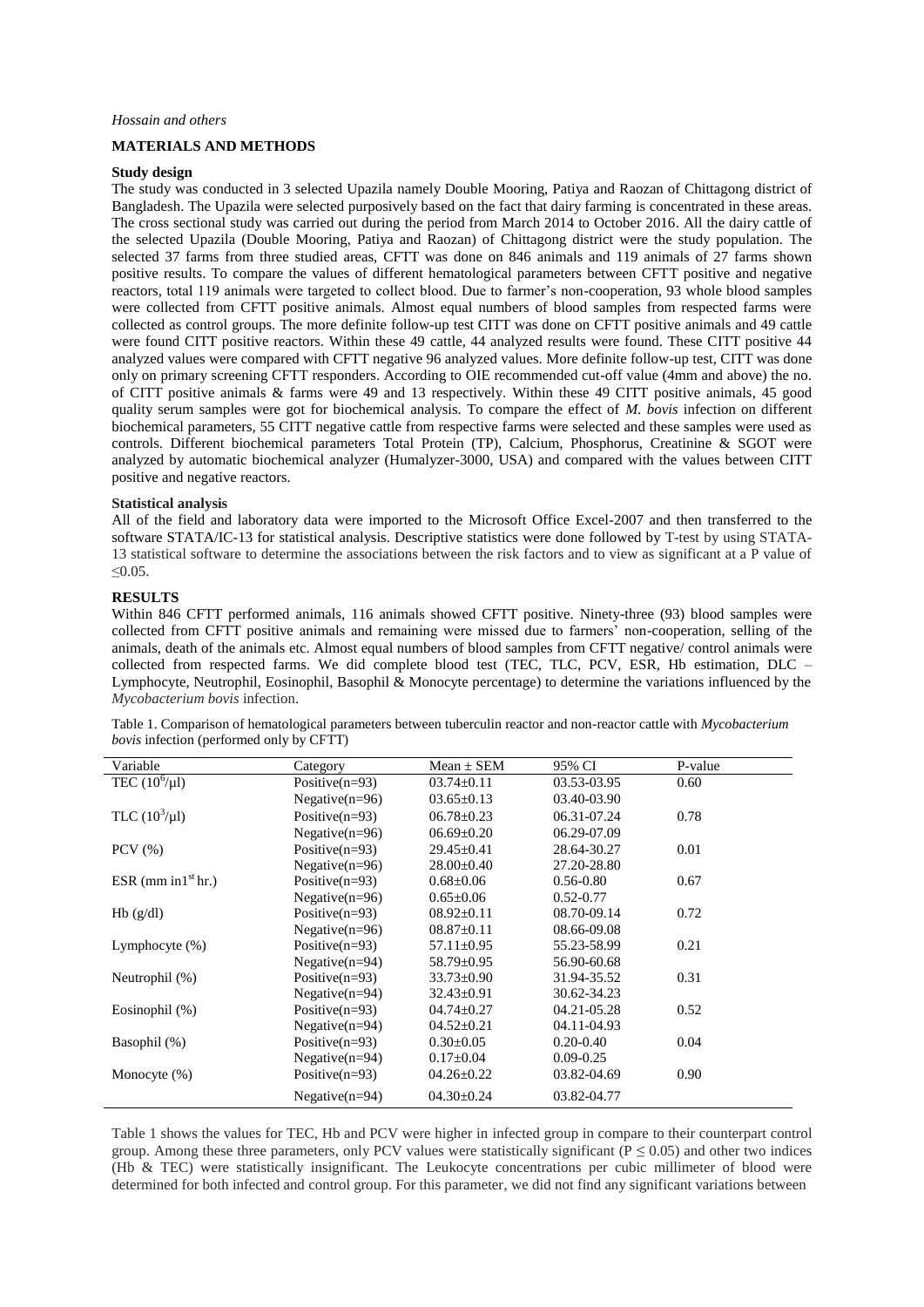### *Hemato-biochemical parameters of bTB affected cattle*

two groups, though the infected group showed slight increase values than controls  $(P = 0.78)$ . Through Differential Leukocyte Count (DLC), the percentages of different Leukocyte family members (Lymphocyte, Neutrophil,

Eosinophil, Basophil & Monocyte) were determined for both groups of animals. For all five members of the Leukocyte group, only Basophil percentage was significantly ( $P \le 0.05$ ) higher in the infected cohort.

Table 2. Comparison of hematological parameters between tuberculin reactor and non-reactor cattle with *Mycobacterium bovis* infection.

| Variable              | Category          | $Mean \pm SEM$   | 95% CI          | P-value |
|-----------------------|-------------------|------------------|-----------------|---------|
| TEC $(10^6/\mu I)$    | Positive $(n=44)$ | $03.77 \pm 0.17$ | 03.43-04.17     | 0.59    |
|                       | Negative $(n=96)$ | $03.65 \pm 0.13$ | $03.40 - 03.90$ |         |
| TLC $(10^3/\mu l)$    | Positive $(n=44)$ | $06.43 \pm 0.33$ | 05.77-07.09     | 0.49    |
|                       | Negative $(n=96)$ | $06.69 \pm 0.20$ | 06.29-07.09     |         |
| $PCV$ $(\% )$         | Positive $(n=44)$ | $29.57 \pm 0.58$ | 28.39-30.75     | 0.03    |
|                       | Negative $(n=96)$ | $28 \pm 0.40$    | 27.20-28.80     |         |
| ESR (mm in $1st$ hr.) | Positive $(n=44)$ | $0.74 \pm 0.10$  | $0.53 - 0.95$   | 0.42    |
|                       | Negative $(n=96)$ | $0.65 \pm 0.06$  | $0.52 - 0.77$   |         |
| Hb(g/dl)              | Positive $(n=44)$ | $08.75 \pm 0.16$ | 08.43-09.08     | 0.56    |
|                       | Negative $(n=96)$ | $08.87 \pm 0.11$ | 08.66-09.08     |         |
| Lymphocyte $(\%)$     | Positive $(n=44)$ | $58.77 \pm 1.00$ | 56.75-60.79     | 0.99    |
|                       | Negative $(n=94)$ | $58.79 \pm 0.95$ | 56.90-60.68     |         |
| Neutrophil (%)        | Positive $(n=44)$ | $32.18 \pm 0.93$ | 30.31-34.05     | 0.87    |
|                       | Negative $(n=94)$ | $32.43 \pm 0.91$ | 30.62-34.23     |         |
| Monocyte $(\% )$      | Positive $(n=44)$ | $04.05 \pm 0.30$ | 03.44-04.65     | 0.54    |
|                       | Negative $(n=94)$ | $04.30 \pm 0.24$ | 03.82-04.77     |         |
| Eosinophil (%)        | Positive $(n=44)$ | $04.70 \pm 0.37$ | 03.95-05.46     | 0.64    |
|                       | Negative $(n=94)$ | $04.52 \pm 0.20$ | 04.11-04.93     |         |
| Basophil (%)          | Positive $(n=44)$ | $0.39 \pm 0.08$  | $0.22 - 0.55$   | 0.01    |
|                       | Negative $(n=94)$ | $0.17 \pm 0.04$  | $0.09 - 0.25$   |         |

 The effects of *M. bovis* infections on hematological parameters were measured on both CFTT reactor cattle and CITT reactor cattle. In case of CITT reactor cattle, targeted samples were 49. From these 49 CITT reactor cattle, 44 good quality blood samples were got and five CITT positive cattle were missed due to farmer's noncooperation, selling of animals etc. Ninety-six CFTT negative cattle were used as control groups. Same hematological parameters were used for the CITT infected cattle, the PCV values were significantly ( $P \le 0.05$ ) higher than the control groups. The values of Hb  $(8.75\pm0.16$ gm/dl) and TEC of infected cattle were slightly lower (P=0.56) and higher (P=0.59) respectively than the healthy ones. The ESR values were also insignificantly  $(P=0.42)$  higher in tuberculin reactors than the tuberculin non-reactors. In case of White Blood Cells (WBC), both total concentrations per cubic mm of blood and percentage of individual white cells members were detected in both infected and non-infected groups. Leukocyte concentrations per cubic mm of fresh blood were insignificantly (P=0.49) lower than control groups. Among the different members of Leukocyte groups, only the values of Basophils were significantly higher  $(P=0.01)$  in infected groups in comparison with control groups. The other 4 members showed insignificant difference between CITT positive and negative cattle. Among these four members, only the values of Eosinophil were higher and the values of Lymphocytes, Neutrophils and Monocytes were lower in infected group of cattle than the negative group of cattle.

Table 3. Comparison of serum biochemical parameters between tuberculin reactor and non-reactor cattle with *Mycobacterium bovis* infection.

| Variable               | Category          | $Mean \pm SEM$   | 95% CI      | P-value |
|------------------------|-------------------|------------------|-------------|---------|
| Total protein $(g/dl)$ | Positive $(n=45)$ | $08.84 \pm 0.20$ | 08.44-09.24 | 0.30    |
|                        | Negative $(n=55)$ | $09.13 \pm 0.19$ | 08.76-09.50 |         |
| Calcium $(mg/dl)$      | Positive $(n=45)$ | $09.85 \pm 0.24$ | 09.36-10.34 | 0.16    |
|                        | Negative $(n=55)$ | $09.27 \pm 0.32$ | 08.63-9.90  |         |
| Phosphorus $(mg/dl)$   | Positive $(n=45)$ | $08.63 \pm 0.30$ | 08.02-09.24 | 0.24    |
|                        | Negative $(n=55)$ | $08.15 + 0.27$   | 07.62-08.69 |         |
| Creatinine (mg/dl)     | Positive $(n=45)$ | $01.71 \pm 0.05$ | 01.61-01.81 | 0.64    |
|                        | Negative $(n=55)$ | $01.75 \pm 0.05$ | 01.64-01.85 |         |
| SGOT (IU/L)            | Positive $(n=39)$ | $59.43 \pm 2.32$ | 54.74-64.12 | 0.23    |
|                        | Negative $(n=51)$ | $63.68 \pm 2.49$ | 58.67-68.69 |         |

 The values for biochemical tests are shown in Table – 03. Within 93 CITT done animals, 49 animals showed CITT positive result. Among 49 CITT positive animals, 45 good quality of serum samples were got for biochemical analysis. The 55 control serum samples were also taken from respected CITT positive farms considering the different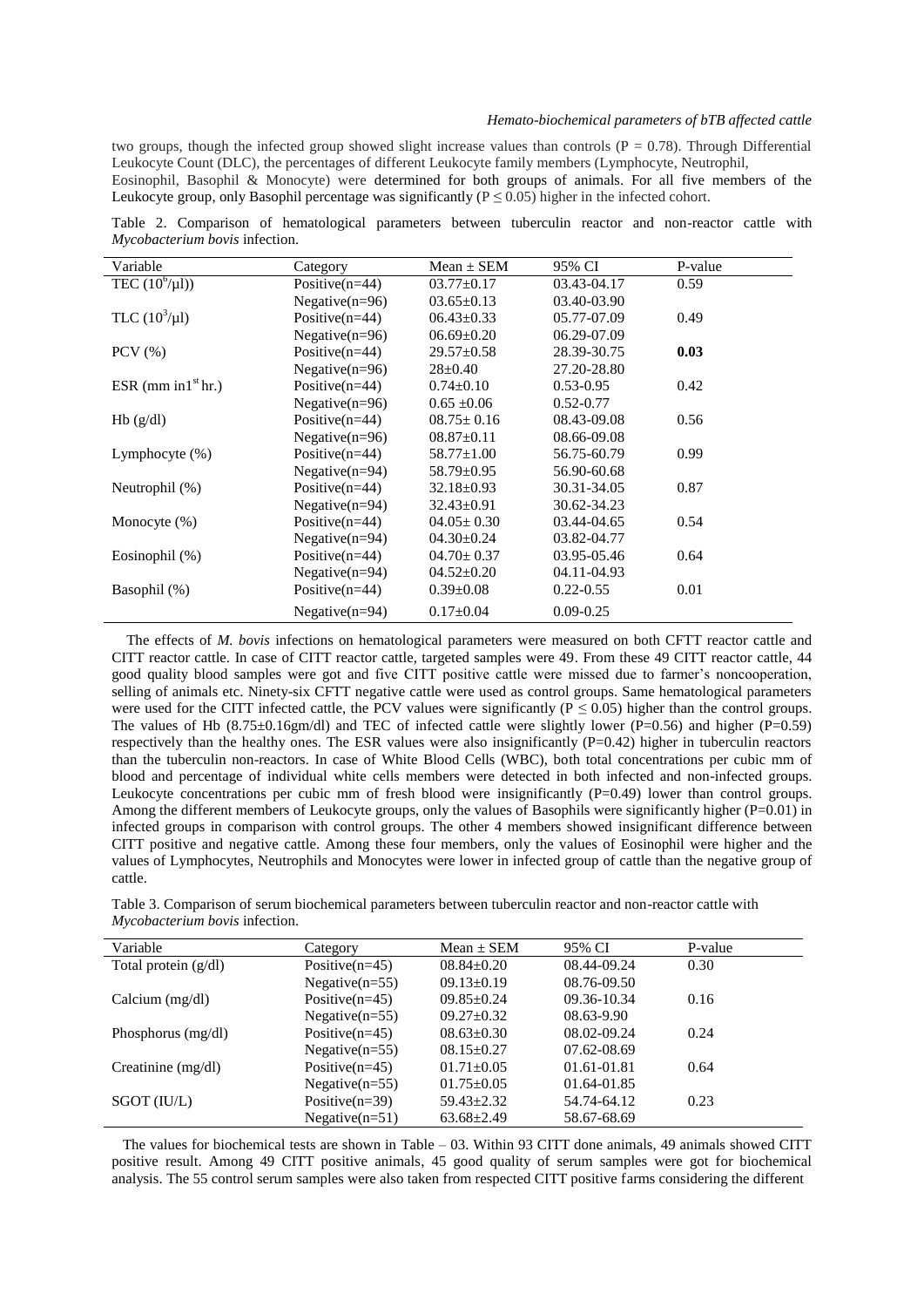#### *Hossain and others*

demographic characteristics like lactation status, Body Condition Score (BCS), parity, milk production, body weight etc. The results indicated that there was no significant difference in the total protein contents between the tuberculin reactors and tuberculin non-reactors. The two major blood trace elements, the Calcium and Phosphorus level showed higher values in TB positive animals than TB negative animals but these higher values were statistically insignificant. The important liver enzyme, SGOT values and important nitrogenous compound, Creatinine values were insignificantly higher in control group of animals than the positive group of animals.

### **DISCUSSION**

 The comparison of hematological parameters between bTB-infected and bTB- noninfected dairy cattle was a first time effort in intensive dairy farms with high yielding cross breeds at the eastern part of Bangladesh. This study first demonstrated the comparison of different hematological parameters of bTB suspected (CFTT positive) dairy cattle with control groups and then with more follow – up test (CITT) positive dairy cattle with control groups. In both cases, the values of PCV percentage were significantly ( $P \le 0.05$ ) and the values of TEC were insignificantly higher in positive groups than the controls. But some earlier studies found significant decreased values of PCV and TEC in tuberculin reactor cattle (Salman *et al.*, 2013; Javed *et al.*, 2010; Samad and Rahman, 1986; Shettar *et al*., 2011). The causes of this opposite results are uncertain. Previous studies on human patients agreed that the mean of the total WBC count in pulmonary TB patients is usually normal or not significantly elevated as compared to the normal mean of a population (Akpan *et al.*, 2012; Shareef and Amin, 2012). In this study, both the TLC values were slightly higher in CFTT reactors and slightly lower in CITT reactors. Both are statistically insignificant. Slightly higher TLC values (statistically insignificant,  $P \le 0.05$ ) in tuberculin reactor dairy cattle were also reported by Shettar *et al.*, 2011. On the other hand, slightly lower (statistically insignificant) TLC values in tuberculin reactor dairy cattle were also reported by Javed *et al.*, 2010. In differential Leukocyte percentage, only Basophil showed significant higher values ( $P \le 0.05$ ) both in primary screening CFTT reactor and more definite CITT reactor cattle. It might be due to allergies or parasitic infection.

 Both in tuberculin positive and negative reactors, the values of organic macromolecular compound total proteins were within normal ranges (6.4-9.5gm/dl) (http://www.infovets.com/books/dairy/D/D080.htm). But in tuberculin positive reactor cattle, the values were slightly lower than negative reactor cattle and these variations were statistically insignificant ( $P = 0.30$ ). In some earlier studies done on cattle and European wild boars, the insignificant variations were reported between tuberculin reactors and tuberculin nonreactors (Javed *et al.*, 2010; Shettar *et al.*, 2011; Vidal *et*   $a$ ., 2006). Higher total protein values but statistically insignificant ( $P = 0.065$ ) were also reported in healthy controls than patients with active tuberculosis (Zargar *et al.*, 2001). In this study, the Creatinine values between CITT positive cattle and control groups showed insignificant variations and the values were slightly higher than physiological values (0.9-1.7mg/dl). These higher values may be due to decrease fluid volume that is hemoconcentration or dehydration, high protein diet or recent meal.

 In this study, the serum SGOT level is within normal ranges (40-130 IU/L) both in CITT positive and negative reactors. SGOT is one of the important enzymes in liver and will be increased when liver cells are damaged. The liver is also one of the organs for extrapulmonary TB (Hickey *et al.*, 2015). In this study, the liver of CITT reactor cattle might be unaffected from TB lesions. Interestingly, statistically significant ( $P \le 0.05$ ) increase level of serum SGOT in TB reactor cattle from TB non-reactor cattle were documented from an earlier study (Shettar *et al.*, 2011) and fortunately insignificant ( $P = 0.614$ ) variations of transaminases were also reported between human patients with TB positive and healthy controls (Zargar *et al.*, 2001).

 The study demonstrated the difference in blood parameters between bTB affected and apparently healthy cattle. The values for TEC, Hb and PCV were higher in infected group in compare to the negative or control group (based on CFTT) and the PCV values were significantly higher. In case of samples of bTB confirmed by CITT, the PCV values were significantly higher in infected groups than control groups. Among the different members of leukocyte groups (in both CFTT & CITT) only the values of Basophils were significantly higher in infected groups. In case of serum biochemical profile, there were no significant variations of Total Protein (TP), Albumin, Calcium; Phosphorus, Creatinine and SGOT levels between CITT reactors and non-reactors. Future researches with larger sample size are recommended.

## **ACKNOWLEDGEMENTS**

 The author would like to acknowledge the University Grants Commission of Bangladesh (HEQEP Project, CP: 2180) for funding the research and Department of Physiology, Pharmacology and Biochemistry, Chittagong Veterinary and Animal Sciences University for providing technical support to conduct the study.

## **REFERENCES**

- 1. Akpan PA, Akpotuzor JO and Akwiwu C (2012). Some haematological parameters of tuberculosis (TB) infected Africans: the Nigerian perspective. *Journal of Natural Science Research* 2: 50-57.
- 2. Ashford DA, Whitney E, Raghunathan P and Cosivi O (2001). Epidemiology of selected mycobacteria that infect humans and other animals. *Scientific and Technical Review*, *Office of International des Epizooties* 20:325-337.
- 3. Bari MS, Rana EA, Ahaduzzaman M, Masud AA, Das T and Hasan T (2018). Hemato-biochemical parameters of Pestedes Petits Ruminants (PPR) affected goats in Chittagong, Bangladesh. *Journal of Advanced Veterinary and Animal Research* 5:211-217.